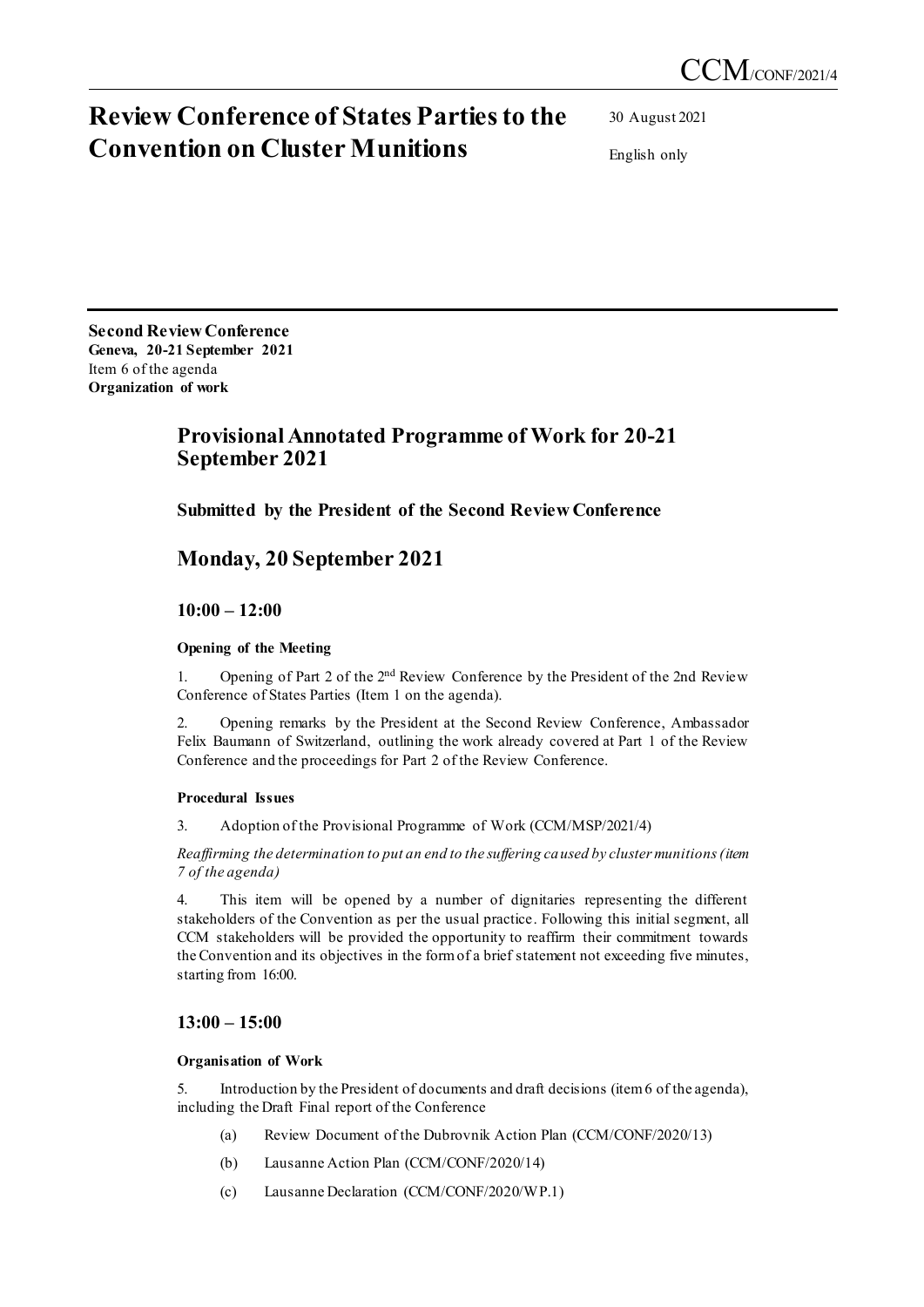(d) Document on matters pertaining to the ISU (CCM/CONF/2020/2/Rev. 1 Convention on Cluster Munitions Implementation Support Unit 2021-2026 Work Plan and Budget)

(e) Draft Final Document, based on the interim Final Document (CCM/CONF/2020/L.1) adopted by the States Parties at the end of Part 1 of the Review Conference and amended as appropriate.

*Consideration of requests submitted under Article 3 and Article 4 of the Convention* (*item 6 of the agenda*)

6. Presentation of extension request submitted by Chile under Article 4 of the Convention (CCM/CONF/2021/1)

7. Presentation of extension request submitted by Mauritania under Article 4 of the Convention (CCM/CONF/2021/2)

8. Presentation of extension request submitted by Afghanistan under Article 4 of the Convention (CCM/CONF/2021/3)

#### **16:00 – 18:00**

*Reaffirming the determination to put an end to the suffering caused by cluster munitions (item 7 of the agenda)*

9. The President will provide the opportunity to all CCM stakeholders to reaffirm their commitment towards the Convention and its objectives in the form of a brief statement.

### **Tuesday, 21 September 2021**

#### **10:00 – 12:00**

*Reaffirming the determination to put an end to the suffering caused by cluster munitions* (*item 7 of the agenda*)(continued)

#### **13:00 – 15:00**

*Reaffirming the determination to put an end to the suffering caused by cluster munitions* (*item 7 of the agenda*)(continued)

*Consideration of requests submitted under Article 3 and Article 4 of the Convention (item 10 of the agenda)*

10. Final considerations regarding the granting of extension requests under Article 3 and Article 4 of the Convention.

*Dates, duration and preparation of future meetings (item 11 of the agenda)*

11. Confirmation of H.E. Mr. Aidan Liddle, Ambassador and Permanent Representative of the United Kingdom of Great Britain and Northern Ireland to the Conference on Disarmament as the President of the Tenth Meeting of States Parties

12. Designation of H.E. Mr. Abdul-Karim Hashim Mostafa, Ambassador and Permanent Representative of the Republic of Iraq to the United Nations Office and the other international organizations in Geneva as the President of the Eleventh Meeting of States Parties;

13. Date, duration, venues and financial arrangements for the organisation of the Tenth Meeting of States Parties.

#### **16:00 – 18:00**

*Recommendation for Adoption of the final documents (item 12 of the agenda)*